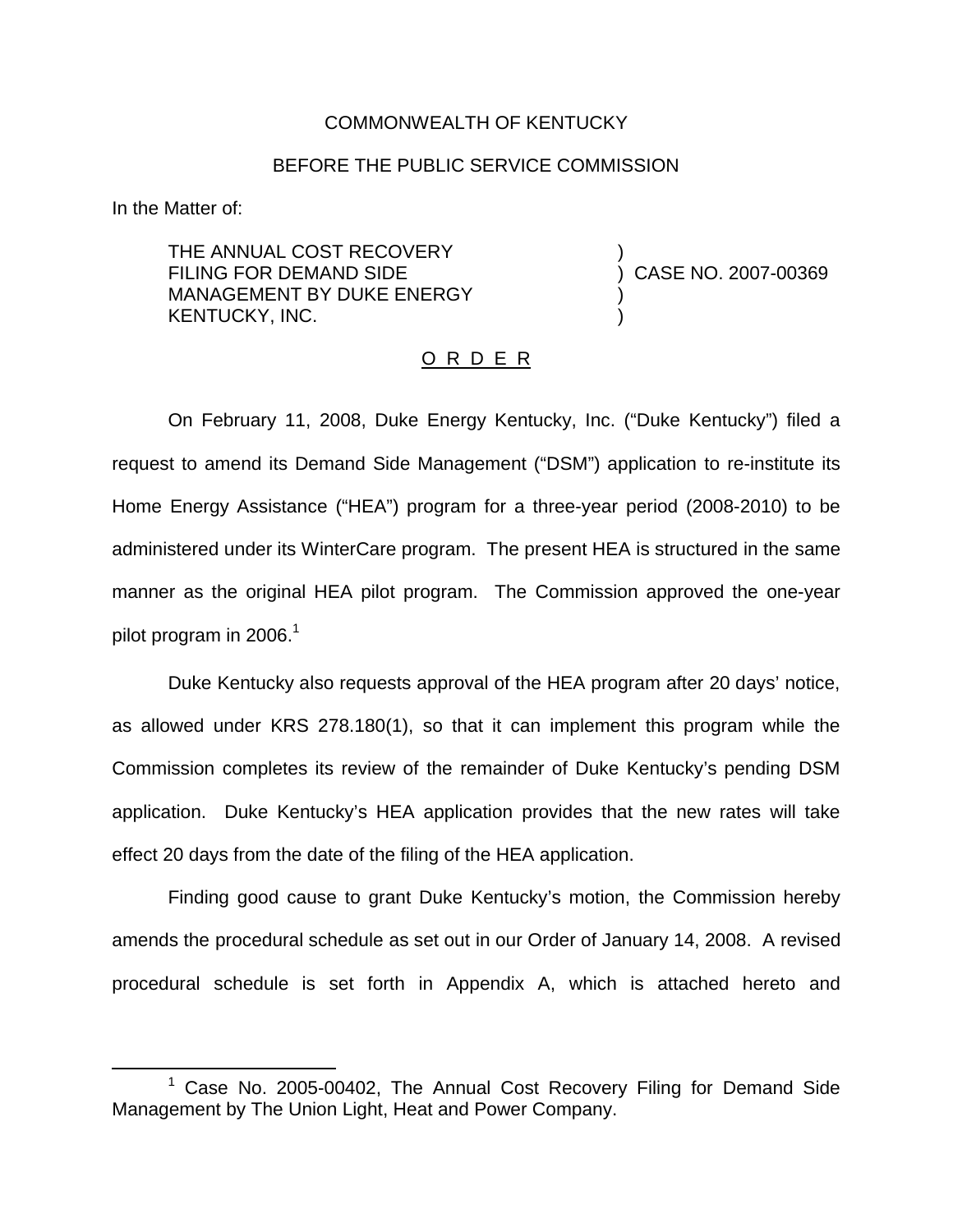incorporated herein. The Commission also finds that an investigation of the new rates is necessary to determine their reasonableness and that such investigation cannot be concluded prior to the effective date. Consequently, pursuant to KRS 278.190(2), the Commission will suspend the effective date of the new rates for 5 months.

IT IS THEREFORE ORDERED that:

1. Duke Kentucky's request to amend the original filing is granted.

2. The procedural schedule set forth in Appendix A, which is attached hereto and incorporated herein, shall be followed and supersedes the previous schedule established in the Commission's January 14, 2008 Order.

3. Duke Kentucky's proposed Rider DSMR sheets with the inclusion of the HEA program incremental rates are suspended for a period of 5 months from March 3, 2008 up to and including August 2, 2008.

4. Nothing contained herein shall prevent the Commission from entering further Orders in this matter.

Done at Frankfort, Kentucky, this 25<sup>th</sup> day of February, 2008.

By the Commission

ATTEST:

**Executive Director**